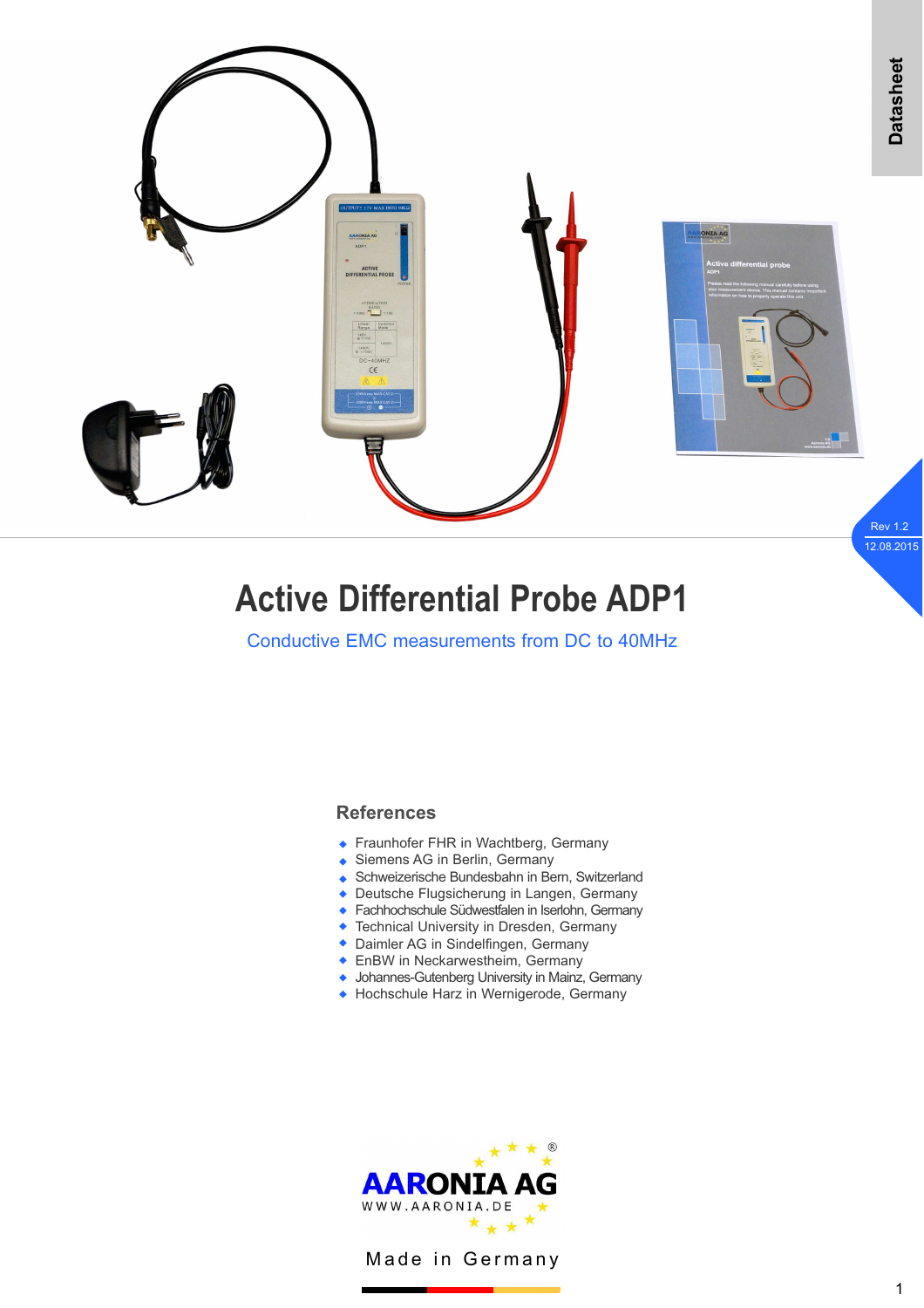**Details**

#### **Active Differential Probe ADP1**

The ADP1 expands the measurement range of the SPECTRAN NF-5030 to 240V. It is a "must have" for any conductive measurement e.g. DSL, power line, circuits etc.

The ADP1 offers a potential free measurement, with this probe the signal will not be influenced. It also protects the SPECTRAN Spectrum Analyzer input against high voltages up to 1400V (CAT3). It is ideally suitable for direct cable measurements on DSL, ADSL, VDSL, free running oscillators, mains and many more.

Included in delivery is a special grounding kit which protects the unit against static electricity (ESD) which is very important for long time measurements.

The Probe can be used with the interal cells (4x AA) or, for long time measurements, with an optional mains adapter (not included).

Every Differential Probe goes through rigorous testing in our laboratories before shipment.



 $\epsilon$ 

### **Technical data**

- ◆ Perfectly fits to SPECTRAN NF-5030 Spectrum **Analyzers**
- ◆ **Design:** Active Differential Probe
- ◆ Frequency range: DC 40MHz
- ◆ Attenuation ratio: 1:100 and 1:1000
- ◆ Input impedance:: 54MOhm / 1,2pF
- ◆ **Rise Time**: 14nS (x100), 7nS (x1000)
- ◆ **Accuracy**: +/- 1%
- ◆ Max. Input Voltage at 1:100: 140V Differential / 1400V (CAT III)
- ◆ Max. Input Voltage at 1:1000: 1400V Differential / 1400V (CAT III)
- ◆ CMRR (typical): -80dB @60Hz, -60dB @100Hz
- ◆ RF connection: SMA (m)
- **Power requirements:** 4x AA cells (not included) or external 9V DC power supply (included)  $\blacktriangle$
- **Dimensions**: 165x69x26mm w
- ◆ Weight: 500gr





Included in delivery